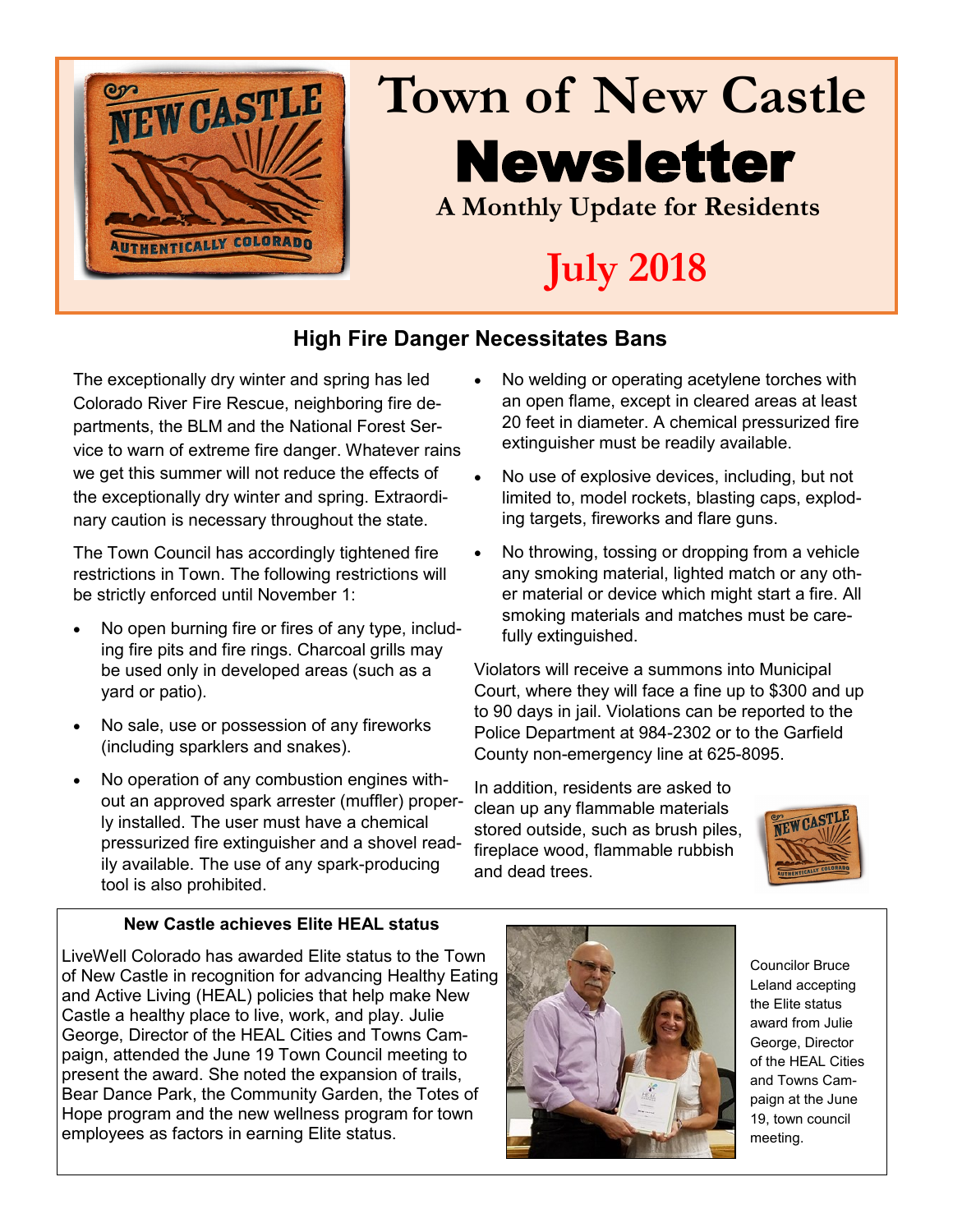#### **TOWN OF NEW CASTLE \* 970 984-2311 \* www.newcastlecolorado.org**

### **Garbage Rate Adjustment in August**

The Town Council has approved a 5% fee increase for garbage and recycling services. The increase will take effect on August 1 (payable in September) and will add \$0.89 per household to the utility bill.

The Town's contract with Mountain Waste and Recycling allows them to present evidence for a rate increase once a year. At the June 19 Council meeting Mountain Waste explained that increased costs for recycling necessitated the adjustment. They truck approximately 21 tons of recyclables each month to Alpine Waste and Recycling in Denver.

In January 2017, Mountain Waste and Recycling received a \$4.06 rebate per ton for recycling materials they delivered to Alpine Waste and Recycling. That rebate had increased to \$5.34 by the end of the year.

In 2018, however, the cost of processing recyclables led to an elimination of the rebate and the imposition of a tipping fee. In January, Alpine Waste and Recycling was charged \$5.87 per ton. In May, that cost jumped to \$22.46 per ton for recyclables delivered to Denver.

Clean aluminum cans and glass bottles are all reprocessed into new cans and bottles. Light plastics (like the plastic in water bottles) and recyclables which are contaminated with other waste, however, have been shipped to China for processing. China's acceptance of these products changes with economic fluctuations, national policies and trade conflicts.

Mountain Waste and the Town of New Castle continue to be committed to recycling. Disposing of recyclables in the landfill would cause it to fill years ahead of schedule. Recycling is the right thing to do, in spite of rising challenges.



**Did you know that……..**

- Officer Omar Lerma has joined the New Castle Police Department. Welcome him aboard.
- Ritter Plaza Music will continue on July 13, beginning at 6:30. Beer and wine will be available for purchase.
- Officer Justin Reynolds and Corporal Brian Dominguez were recognized by Chief Tony Pagni and the Town Council for their prompt actions which were credited for saving a life in May.
- Utilities Manager Daniel Becker has earned Water A certification and Water Treatment Plant Operator Kim Rider has earned Water B certification. Justin Robb obtained his level 2 certification for Collections and Distribution.
- The New Castle Garden Club will celebrate their  $10<sup>th</sup>$  year by recognizing local gardens. If you know of an garden deserving honor, contact Mary Johnson at maryljohnson2004@comcast.net



**July 12** - Spa Chemistry 4-H STEM class, 2-4pm, NCCC

**July 12** Popsicle Craft and Treats for youngsters, 11am-noon, NCCC

**July 12** Rock Painting at New Castle Community Market NCR tent, 4:30-7:30pm, Burning Mt. Park

**July 19** - Spa Chemistry 4-H STEM class, 2-4pm, NCCC

**July 26** Rock Painting at New Castle Community Market NCR tent, 4:30-7:30pm, Burning Mt. Park **July 26 -** Spa Chemistry 4-H STEM class, 2-4pm, **NCCC** 

**July 31 -** New Castle Open House Night from 6-8pm. Join us!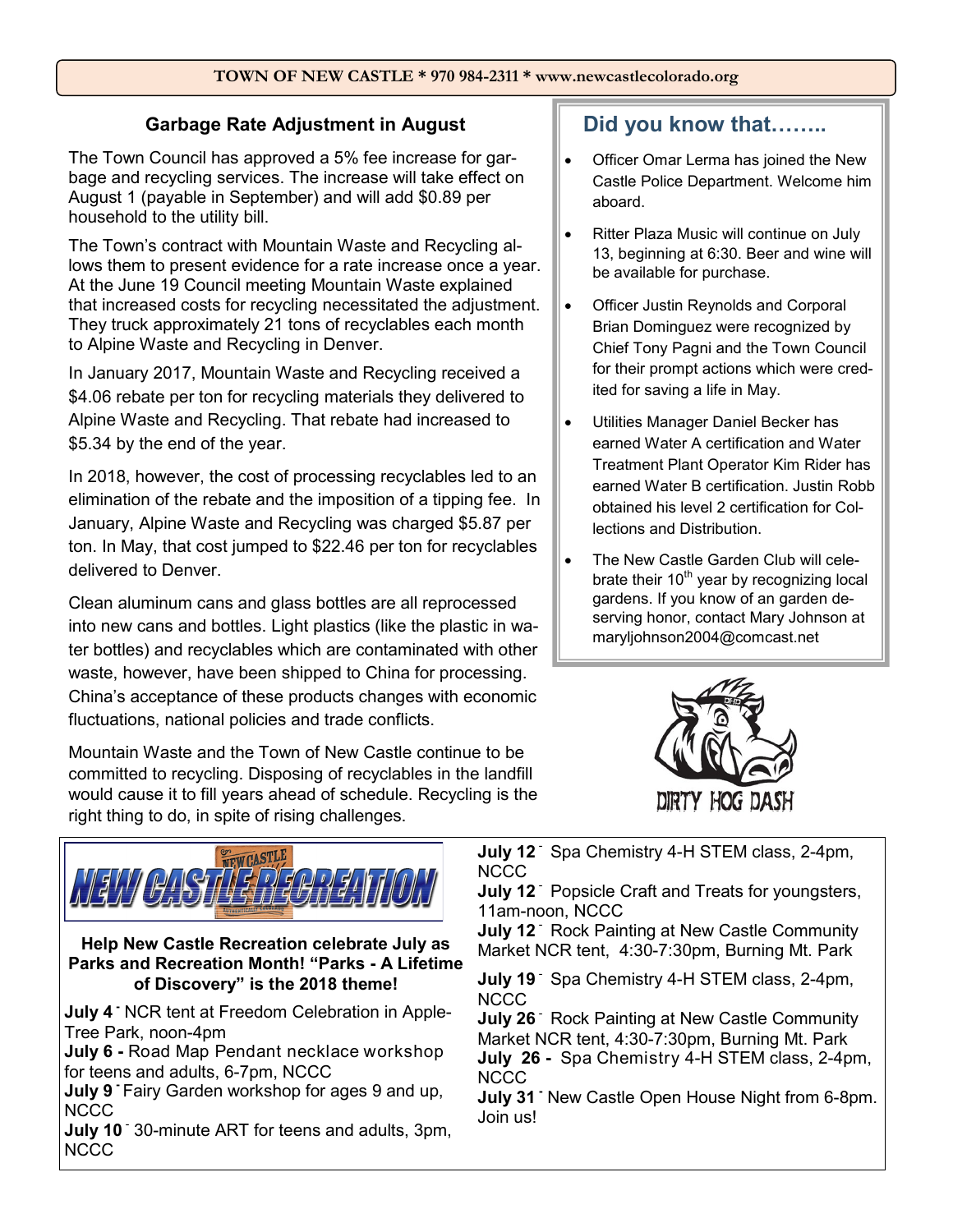

## **New Castle Chamber of Commerce**

**"Growing Business, Building Community"**

**Support Your Community - Use Local Vendors - Shop Locally**

## **Dates to Put On Your 2018 Calendar**

July 4 - Freedom Celebration, starting 12 noon July 12 - Opening day of Community Market, 4:30 - 7:30 pm

July 13 - Music in Ritter Plaza, 6:30-8 pm July 14 - Hogback Hustle, 8 am July 21 - Dirty Hog Dash, 9 am-12 noon July 21 - Flea Market at Mr. T's, 9 am-3 pm August 4 - New Castle Trails Summer Conference, starting at noon August 10 - Music in Ritter Plaza, 6:30-8 pm

August 11 - Pyro's "Push It Up" Run

August 18 - Flea Market at Mr. T's, 9 am-3 pm

## **It's Time for the Kids to Get Dirty!**

The first annual Dirty Hog Dash will be Saturday, July 21 from 9am to noon in VIX Park. The mud run is for kids 4-14, and, of course, lots of spectators. The obstacle course (with mud pits) will involve balancing, climbing, jumping and crawling. The course will be suitable for the younger kids (who may have parents run with them) and also challenging for the 13- and 14-year olds. Everyone will get dirty.

Fire conditions permitting, Colorado River Fire Rescue will be on hand to wash off any kids who don't want to go home with their mud (or maybe aren't allowed to go home dirty).

Sponsors include Alpine Bank, Berthod Motors, Pepsi, City Market, Hy-Way Feed and Ranch Supply and the Town of New Castle. Participants will get a t-shirt, sweatband, coupon for hot dog/chips/ drink and a goodie bag.

Early registration is encouraged at [www.newcastlerec.com.](http://www.newcastlerec.com) Fees are \$35 after July 1.

The new Chamber office is open Monday through Fridays from 9am until noon. This month we will be closed July  $4^{\text{th}}$  and  $5^{\text{th}}$  to celebrate Independence Day

The New Castle Chamber is happy to welcome Speckled Feather Mercantile as our newest member. First opening their doors in downtown New Castle on March 3, 2012, Speckled Feather moved to its present location of 820 Castle Valley Boulevard, Suite 102B in the New Castle Plaza in February of 2015. Co-owned by New Castle residents and long time crafters, Elyse Hutchinson and Denise Groves, Speckled Feather Mercantile is a plethora of gifts, many made by local artists. Browsing their aisles you will find glassware, whimsical wood crafts, jewelry, artwork and a unique line of clothing. The back of the store offers a work station for the variety of classes Speckled Feather offers. They also carry a full line of scrapbooking supplies and a large selection of beads. Call 970-573-6379 or visit Speckled-Feather.com.

## **Hogback Hustle 5K Race July 14**

The New Castle Lions will hold the annual Hogback Hustle 5K race on Saturday, July 14. Runners will start at the City Market parking lot at 8:00 am, then proceed through town and end at Burning Mountain Park with breakfast and awards.

The cost for the race is \$25.00 for early registration, \$30.00 after July 11<sup>th</sup> or \$40.00 family fee. Runners may register on race day from 7:00-7:45 am.

Registration forms can be picked up at the New Castle Recreation Department office in downtown New Castle or online at www.newcastlerec.com.

The Hogback Hustle is a major fundraiser for the New Castle Lions. All money raised will go to support Lions community service projects. Interested in joining the

Lions? Contact President Sue Ruggles (425-246-3330) or Membership Chair Shirley Williams (970-984-2584).